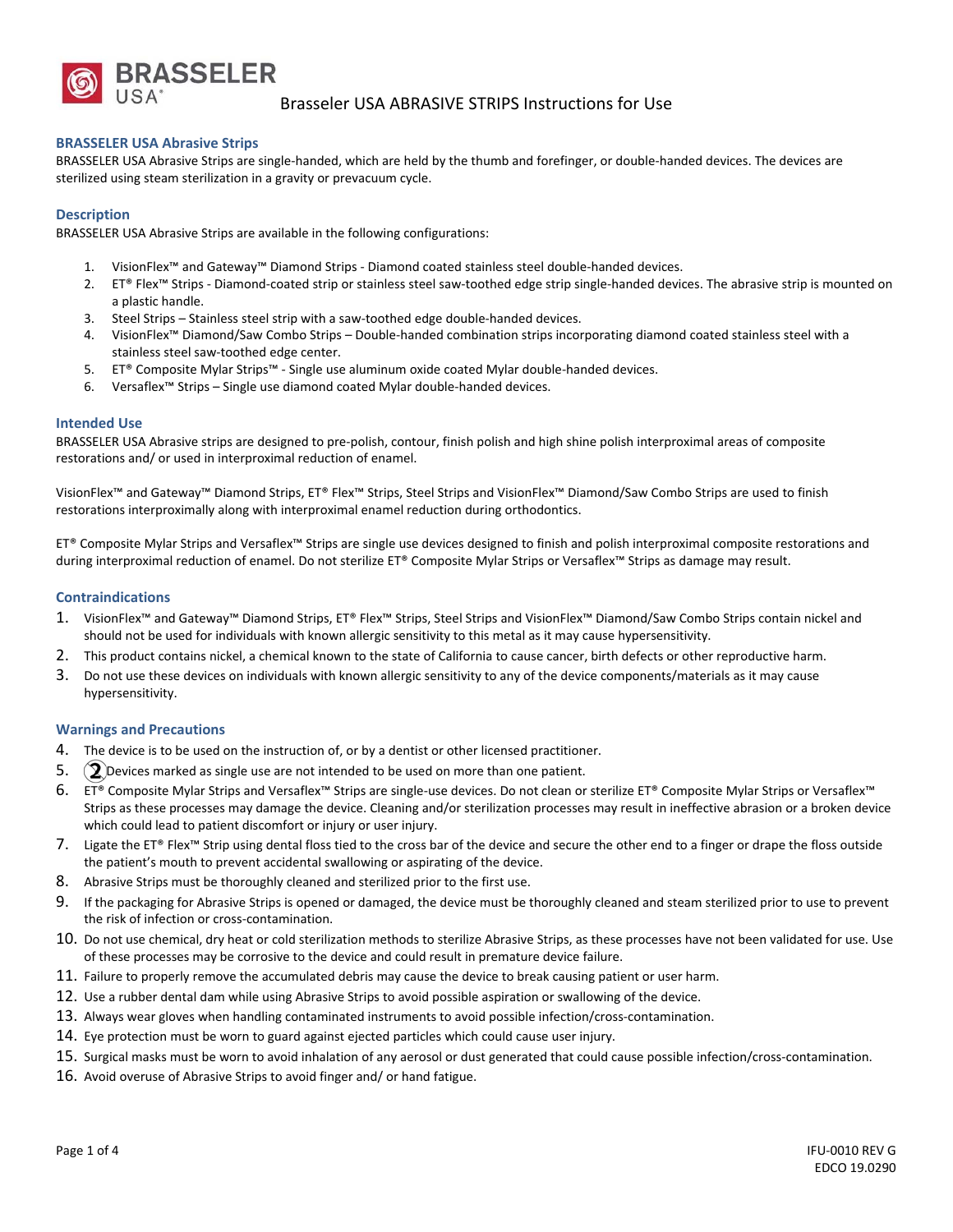

# Brasseler USA ABRASIVE STRIPS Instructions for Use

- 17. Carefully read package labels and inspect the product to ensure use of the appropriate device. Failure to do so may cause procedural delays or patient or user injury.
- 18. Abrasive Strips are manufactured using thin metal or Mylar; care should be taken to avoid injury to patient or user caused by a sharp edge.
- 19. Always inspect the Abrasive Strip before use:
	- o Use damaged Abrasive Strips could cause preparation site damage, procedural delays, injury to the patient or user, or aspiration or swallowing of a broken device by the patient.
	- o Do not use if the ET® Flex™ Strip is loose or is not securely affixed to the handle as this could cause preparation site damage, procedural delays, injury to the patient or user, or aspiration or swallowing of a broken device by the patient.
- 20. Bur Blocks used to hold the devices for storage and steam sterilization are not intended to maintain sterility of the device. Abrasive strips should be stored in the sterilization pouch to prevent cross-contamination.
- 21. Do not force ET® Flex™ handles into Bur Blocks as this could cause damage to the device or cause it to become lodged in the Bur Block.
- 22. Do not apply excessive pressure on the ET® Flex™ Strip as this could cause the device to fail and result in injury to the patient or user, patient discomfort, or patient aspirating or swallowing of the broken strip.
- 23. Failure to follow these instructions may cause the following: preparation site damage, injury to the patient or user, or possible aspiration or swallowing of the Abrasive Strip.

## **ET® Flex™ Strip Directions for Use**

- To make the ET® Flex™ Strip more taut for passing through contacts, IPR or other contact separation needs, hold the device above the crossbar with your thumb and forefinger and apply the degree of pressure necessary to achieve the desired tautness.
- 2. In order to make the ET® Flex™ Strip more flexible for adapting to the curvature of the tooth while finishing a restoration or completing IPR, hold the device below the cross‐bar with your thumb and forefinger and apply the degree of pressure necessary to achieve the desired flexibility and curvature.

## **General Instructions**

- 1. Clean and sterilize VisionFlex™ and Gateway™ Diamond Strips, ET® Flex™ Strips, Steel Strips or VisionFlex™ Diamond/Saw Combo Strips in accordance with the validated procedures provided below prior to first use.
- 2. DO NOT clean or sterilize ET® Composite Mylar Strips™ or Versaflex™ Strips as this may damage the device.

| Scope                               | These instructions are applicable to all Abrasive Strips made from stainless steel. They are applicable before initial<br>use. Abrasive Strips are provided mechanically clean, but are not sterile. Therefore, Abrasive Strips should be<br>cleaned and sterilized before first use. |  |
|-------------------------------------|---------------------------------------------------------------------------------------------------------------------------------------------------------------------------------------------------------------------------------------------------------------------------------------|--|
| Warnings                            | 1. Cleaning agents with chlorine or chloride as the active ingredient are corrosive to stainless steel and must not<br>be used. Cleaning agents with neutral pH are recommended.                                                                                                      |  |
|                                     | 2. Do not use cold sterilizing methods for the sterilization of Diamond-Coated Strips. These agents often contain<br>strong oxidizing chemicals that may attack the substrate that bonds the diamond particles to the steel blanks.                                                   |  |
|                                     | 3. Devices marked as single use are not intended to be used on more than one patient. $\circledS$                                                                                                                                                                                     |  |
| Containment/<br>Transportation      | Abrasive Strips can be transported wet or dry and should be protected from damage. If transported wet there is<br>an increased chance of staining or corrosion of the stainless steel. Prolonged storage in disinfectant solutions may<br>result in degradation of the product.       |  |
| <b>Manual Cleaning</b><br>Procedure | If hand cleaning is the only available option, Abrasive Strips should be cleaned in a sink reserved for cleaning<br>instruments.                                                                                                                                                      |  |
|                                     | Rinse the device under cool running water for at least one (1) minute.                                                                                                                                                                                                                |  |
|                                     | Prepare a fresh bath of neutral-pH cleaning solution (such as Enzol) following the manufacturer's directions.<br>Immerse the device and soak for at least ten (10) minutes.                                                                                                           |  |
|                                     | After soaking, and keeping it immersed, brush thoroughly away from the body using the neutral cleaning agent<br>for at least one (1) minute. Care should be taken to avoid spreading contaminants by spraying or splashing during                                                     |  |

## **Cleaning and Sterilization Instructions**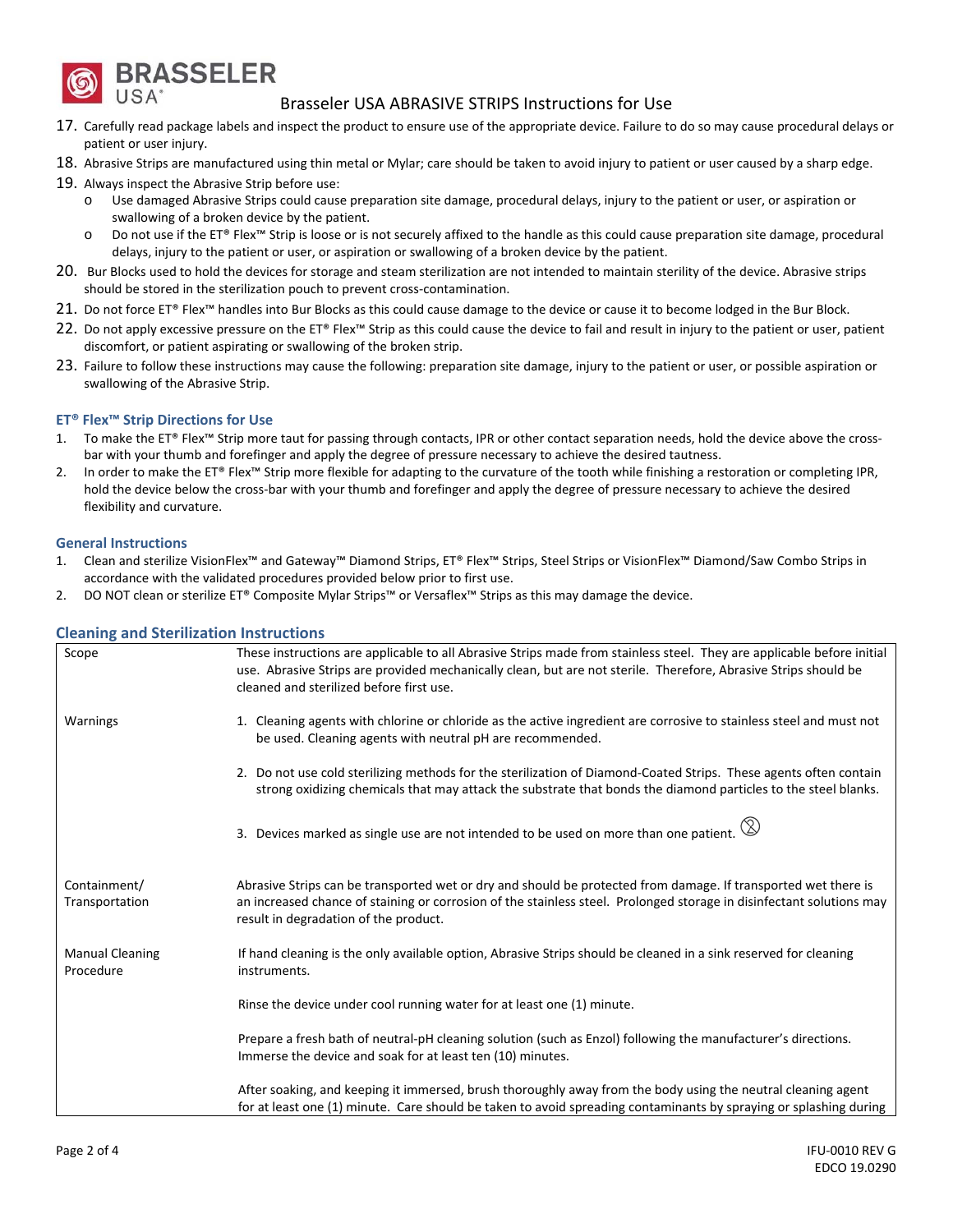

# Brasseler USA ABRASIVE STRIPS Instructions for Use the brushing process. Use wire brushes with caution as brass particles may result in galvanic corrosion, which may cause discoloration of stainless steel. Special care should be taken to thoroughly clean perforations, crevices and other hard‐to‐reach areas using a pH neutral cleanser. Visually inspect to confirm the removal of gross debris. Repeat the cycle if needed. Thoroughly rinse the device under running warm water for at least one (1) minute and until visibly clean. Dry the device using a non‐shedding wipe or clean compressed air. Ultrasonic Cleaning Procedure Prepare a fresh pH-neutral cleaning solution following the manufacturer's instructions for correct concentration, exposure time, water temperature and quality. Place the device in a sonication unit ensuring the device is completely submerged, and sonicate for at least fifteen (15) minutes. Perform a final thorough rinse of the device under running warm tap water for at least (1) minute. Visually inspect to confirm the removal of gross debris from perforations, crevices and other hard to reach areas. Repeat the cycle if needed until visibly clean. Dry the device using a non‐shedding wipe or clean compressed air. Inspection Testing 1. Carefully inspect each device to ensure that all debris has been removed. 2. Visually inspect the device for damage/ wear that would prevent proper operation. a. Do not use if Abrasive strip is dull, chipped, broken, missing diamond particles or is damaged in any manner b. Do not use if Abrasive strip exhibits signs of corrosion or damage c. Do not use if ET® Flex™ Strip is not securely affixed to handle Packaging Singly: Pack Abrasive Strips in pouches validated for sterilization In Sets: Pack select Abrasive Strips into the dedicated Bur Block for steam sterilization Sterilization VisionFlex™ and Gateway™ Diamond Strips, Steel Strips and VisionFlex™ Diamond/Saw Combo Strips (two‐handed devices) must be sterilized using the following validated steam sterilization parameters ONLY: Cycle Type Sterilization Exposure Time (minutes) Sterilization Exposure Temperature Dry Time (minutes) Pre‐vacuum (4 Pulses) 3  $134^{\circ}C(273^{\circ}F)$  30 ET® Flex™ Strips (single‐handed devices) must be sterilized using the following cycle for steam sterilization parameters ONLY:

| Cycle Type | Sterilization | Sterilization | Dry Time  |
|------------|---------------|---------------|-----------|
|            | Exposure Time | Exposure      | (minutes) |
|            | (minutes)     | Temperature   |           |
| Gravity    | 30            | 121°C (250°F) | 30        |

Ensure that the sterilizer manufacturer's maximum load is not exceeded. The minimum dry time has been validated to ensure that the devices will not be left wet. Failure to achieve the minimum dry time may cause moisture to remain on the devices that could result in corrosion.